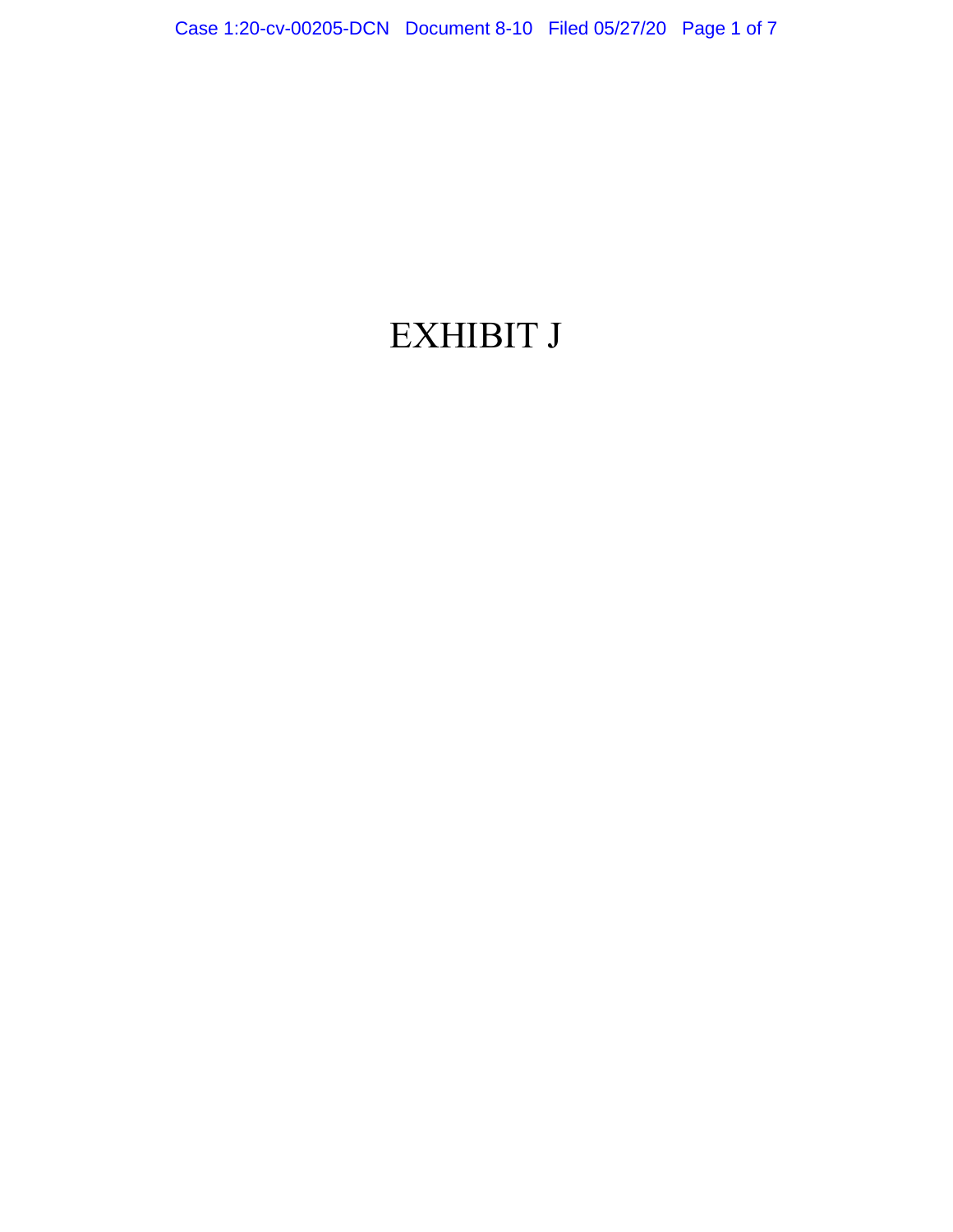## **UNITED STATES DISTRICT COURT DISTRICT OF IDAHO**

| SCOTT HERNDON, REV. JOSH JONES,            |                        |
|--------------------------------------------|------------------------|
| REV. MICHAEL GULOTTA, REV. TIM             |                        |
| REMINGTON, GABRIEL RENCH,                  |                        |
| CHRIS SCHUELER, AND DON MARTIN             |                        |
|                                            |                        |
|                                            |                        |
| Plaintiffs,                                |                        |
|                                            |                        |
| V.                                         | Case No. 2:20-CV-00205 |
|                                            |                        |
| BRADLEY JAY LITTLE, in his official        |                        |
| capacity as Governor of Idaho, and         |                        |
| DAVE JEPPESEN, in his official capacity    |                        |
| as the Director of the Idaho Department of |                        |
| Health and Welfare,                        |                        |
|                                            |                        |
| Defendants.                                |                        |

## **DECLARATION OF REV. JOSH JONES**

I, Josh Jones, am an adult, under no disability, and hereby declare the following:

- 1. I am one of two pastors of Laclede Community Church in Laclede, Idaho. I have been a pastor at this church since September of 2015.
- 2. Before that, I was an assistant pastor at Sagle Victory Church in Sagle, Idaho.
- 3. I am a graduate of a four-year pastoral and Bible college at Victory Baptist Church.
- 4. I am competent to testify as to the matters contained herein, I am over the age of 18, and I make this declaration based upon my own personal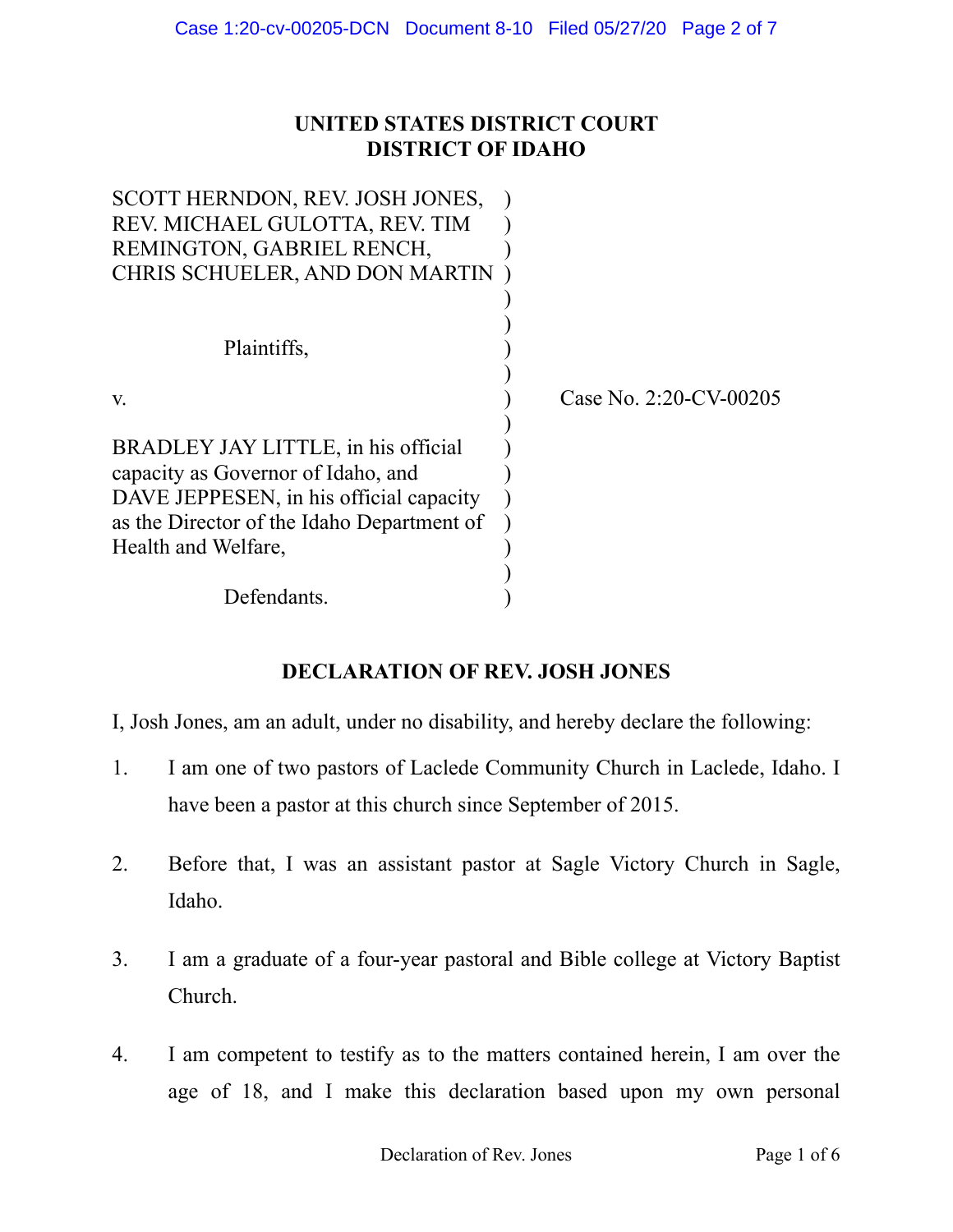knowledge, experience, and oral conversations I have personally held with local law enforcement.

- 5. The town of Laclede, Idaho is in Bonner County, Idaho.
- 6. Laclede does not have its own police force instead, the Bonner County Sheriff provides law enforcement for Laclede.
- 7. Laclede Community Church is an independent Christian church.
- 8. My duties as pastor include: Preaching on Sundays and religious holidays, teaching adult Sunday School, administering baptisms, performing wedding ceremonies, serving communion once a month, counseling people, ministry to the sick and dying, burying the dead, consoling the grieving and sorrowful, and being present with church members in all the joys and sorrows and significant milestones of life.
- 9. On or about March 25, 2020, the Governor of Idaho issued a "Statewide Stay-Home Order."
- 10. On or about April 15, the Governor amended that Stay-Home Order.
- 11. I have read both the original and the amended Stay-Home Order.
- 12. I found the Stay-Home Order disconcerting because churches are excluded from the definition of "Essential Business."
- 13. I was also concerned that the Stay-Home Order failed to include pastoral duties and church attendance are in the definition of "Essential Activities."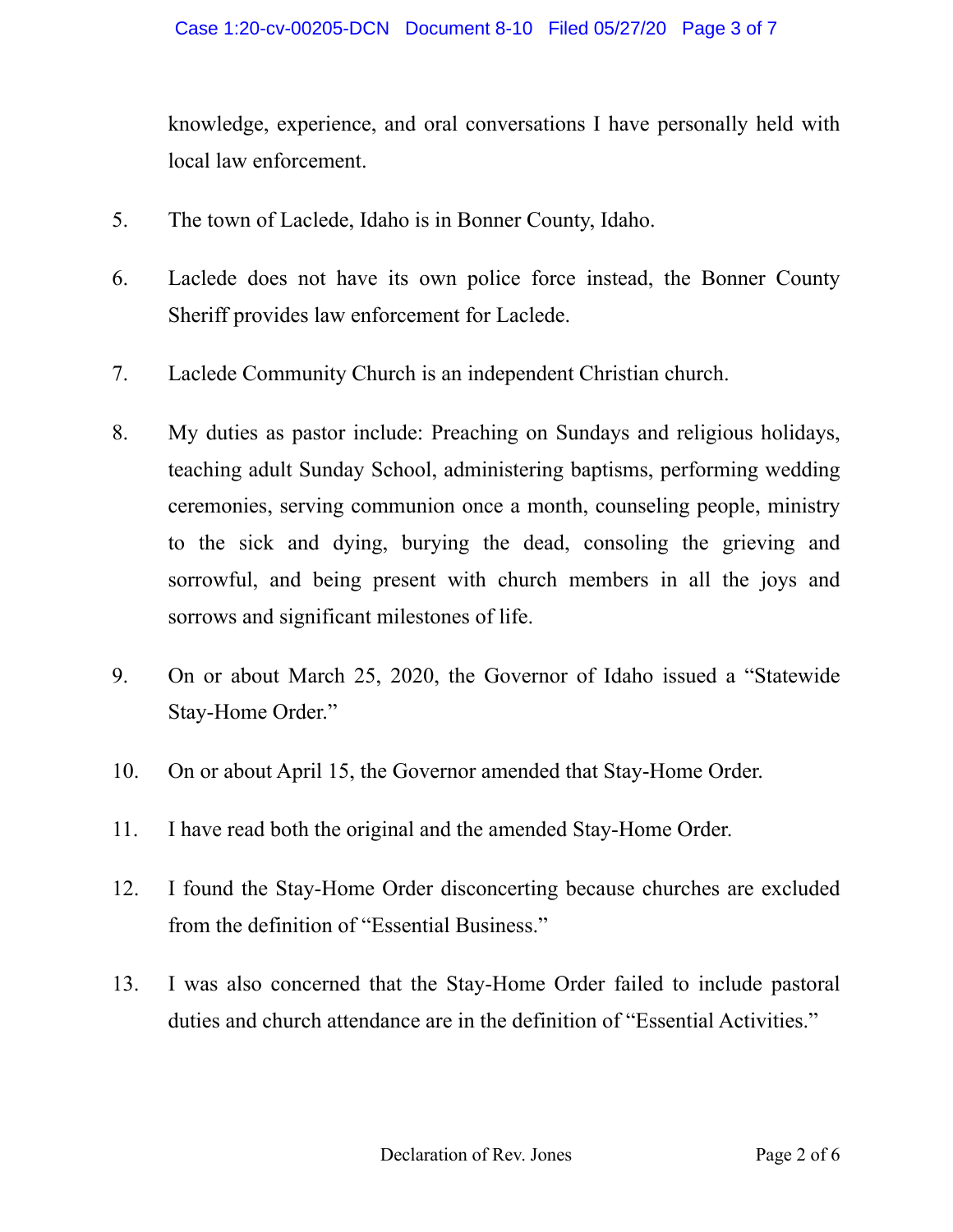- 14. Because churches are not "essential business" and my work as a pastor is not an "essential activity," effectively, then, at least at face value, the Stay-Home Order could be read as forbidding me from performing my vocation as a pastor, and forbidding my congregation from coming to church on Sunday.
- 15. Said another way, administration and reception of the Christian sacraments of baptism and the Lord's Supper, as well as conducting the church service generally, appear, by the plain meaning of the words of the Stay-Home Order, to be specifically prohibited.
- 16. Recognizing this, I was very concerned that the Governor of Idaho had declared the practice of public Christian worship to be illegal in this state. That thought is shocking to me as an American who has read the Constitution.
- 17. As a Christian pastor, I am very concerned to heed the admonition of God expressed, for instance, in Romans 13:1, that my congregation and I "be subject to the governing authorities."
- 18. In fact, at every Sunday church service, we pray for both our national and local political leaders.
- 19. However, it is also my personal belief, as well as the teaching of my church, that church attendance is an important, yea, necessary, part of the practice of the Christian faith.
- 20. As an example, my church and I find essential the exhortation from Hebrews 10:25, "not forsaking the assembling of ourselves together," and the words of Jesus in the Great Commission (Matthew 28:19), "Go ye therefore, and teach all nations, baptizing them."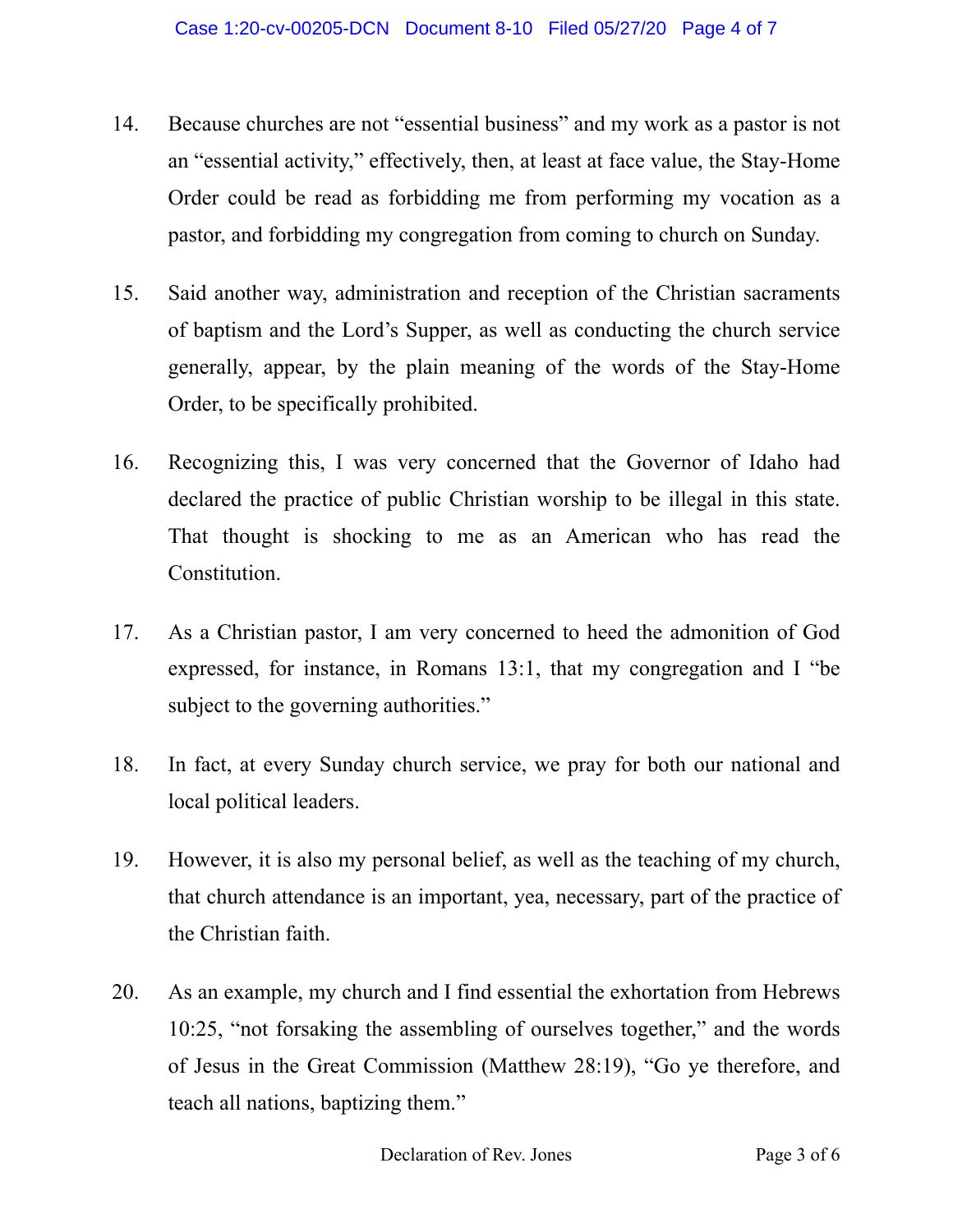- 21. Further, my education and life experience as an American leads me to believe that the government does not have the authority to order the closing of churches in this country. Rather, the First Amendment of the United States Constitution and Article 1 of the Idaho Constitution protect our God-given natural law right to publicly attend church services.
- 22. On or about Tuesday, April 7, 2020, I received a phone call from Bonner County Sheriff Daryl Wheeler, who informed me that a deputy under him informed him that an unnamed citizen was concerned about us holding church services.
- 23. Sheriff Wheeler informed me that, whereas he has also has grave personal doubts about the constitutionality of the Stay-Home Order, he had recently seen more state police in the area than is ordinary.
- 24. Sheriff Wheeler advised me that if we decided to continue holding church services, he was concerned that state police, or even the National Guard on orders from the Governor, might arrest me for holding church services, and forcibly stop my church services.
- 25. After that phone call I discussed the Sheriff's concerns with the other pastor at my church.
- 26. The choice before us was deciding between God and government, between our sincerely held religious beliefs and being arrested by state police for exercising them.
- 27. This is chilling to me; the Stay-Home Order has forced me to chose between my pastoral oath and facing arrest, fines, and possible imprisonment.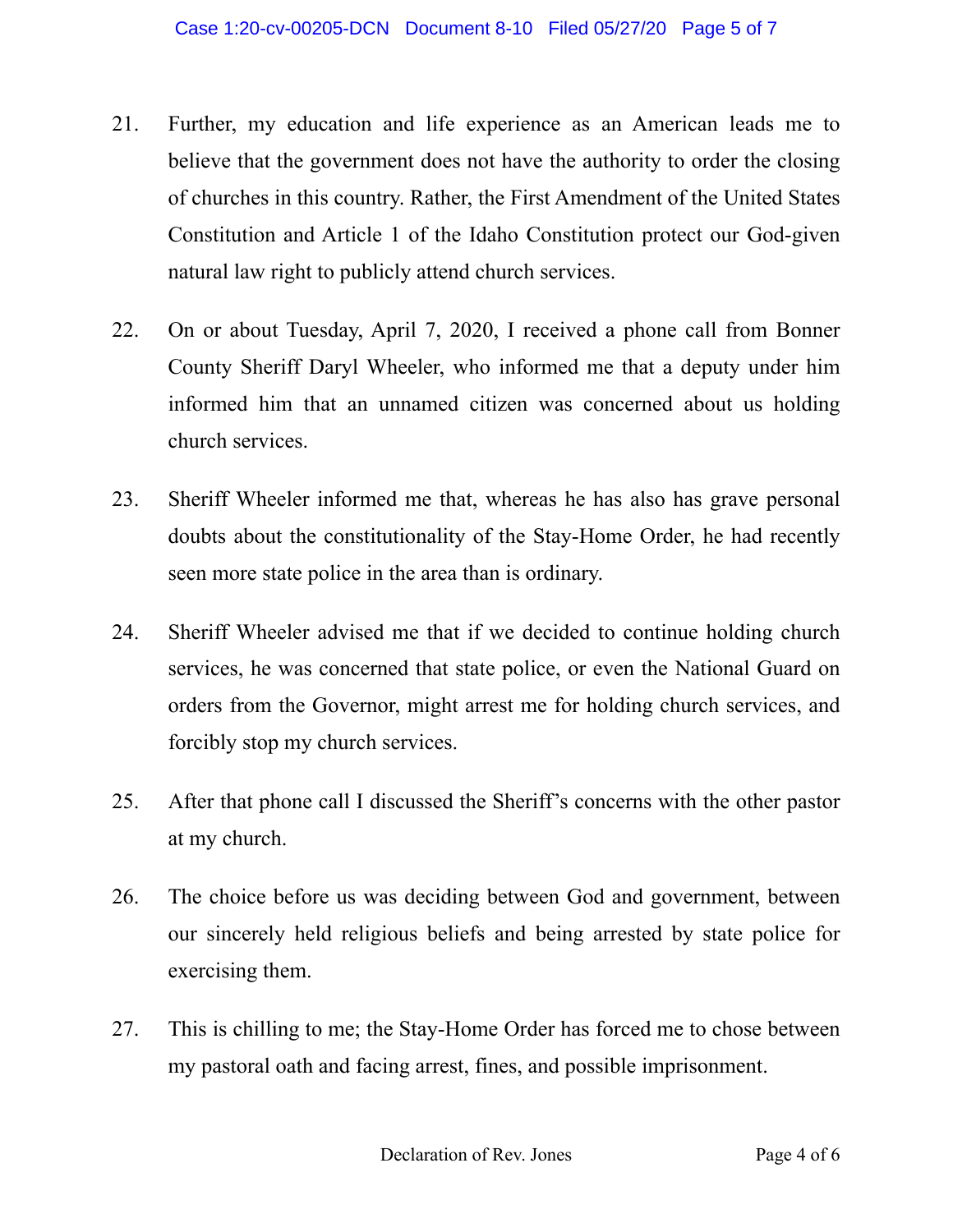28. Even if the governor lifts the Stay-Home Order, I am very concerned that he believes he has the authority to ban church again in the future, such as if this virus resurfaces again next winter like some predict.